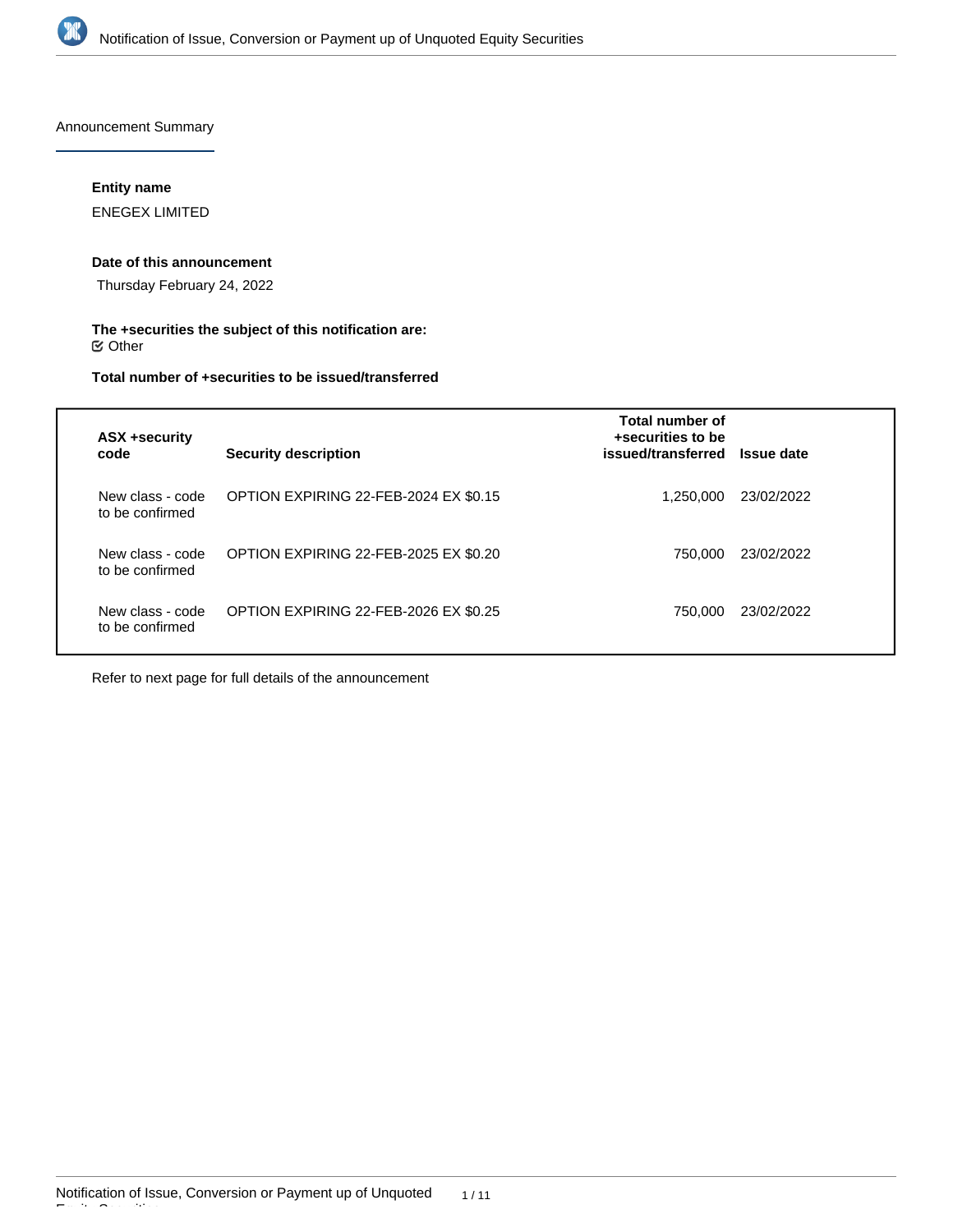

Part 1 - Entity and announcement details

### **1.1 Name of entity**

ENEGEX LIMITED

We (the entity named above) give notice of the issue, conversion or payment up of the following unquoted +securities.

**1.2 Registered number type** ABN

**Registration number** 28160818986

**1.3 ASX issuer code** ENX

**1.4 The announcement is** New announcement

# **1.5 Date of this announcement**

24/2/2022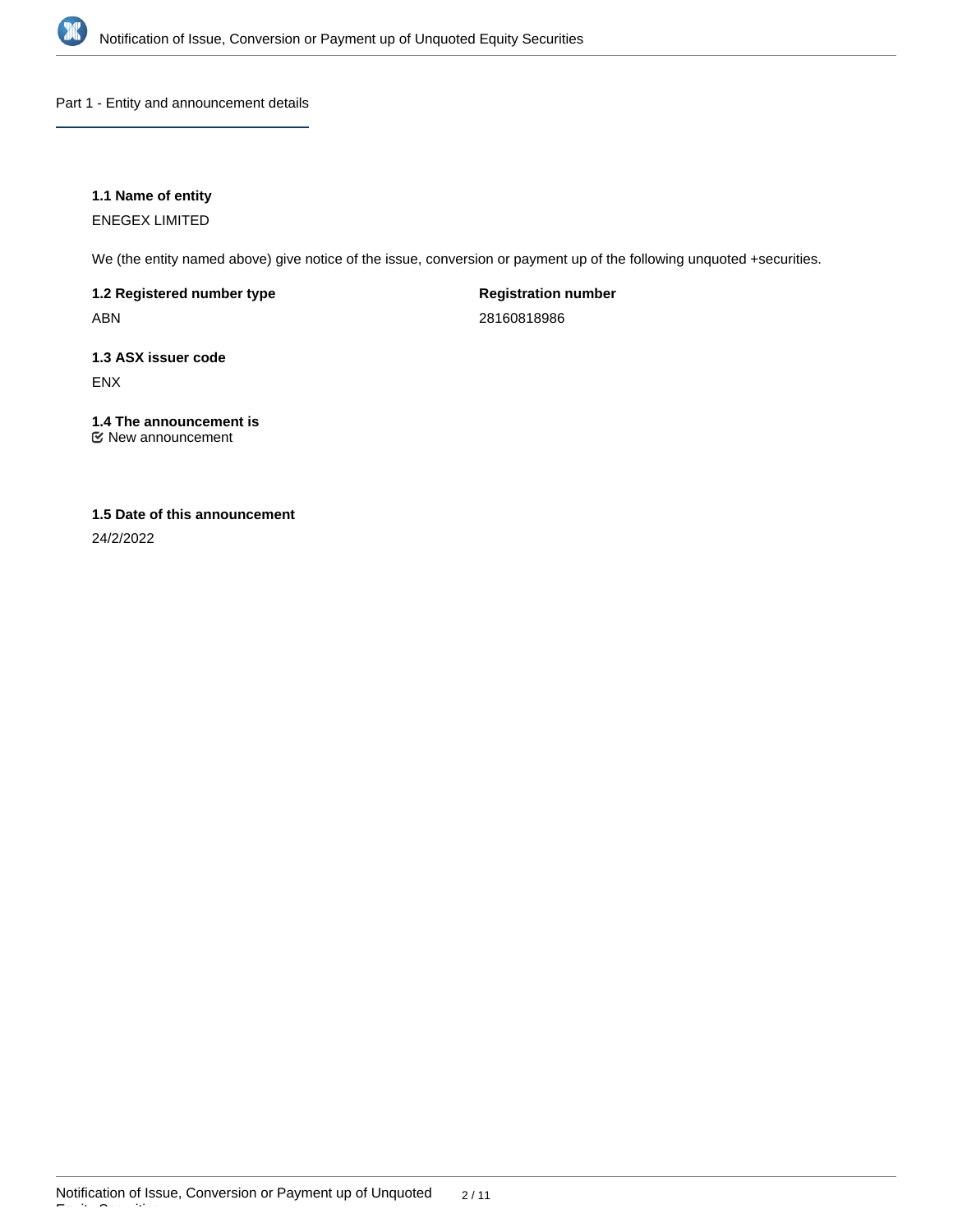

### Part 2 - Issue details

**2.1 The +securities the subject of this notification are:**

Other

### **Please specify**

Issue of options to employees as an incentive

### **2.2a This notification is given in relation to an issue of +securities in a class which is not quoted on ASX and which:**

does not have an existing ASX security code ("new class")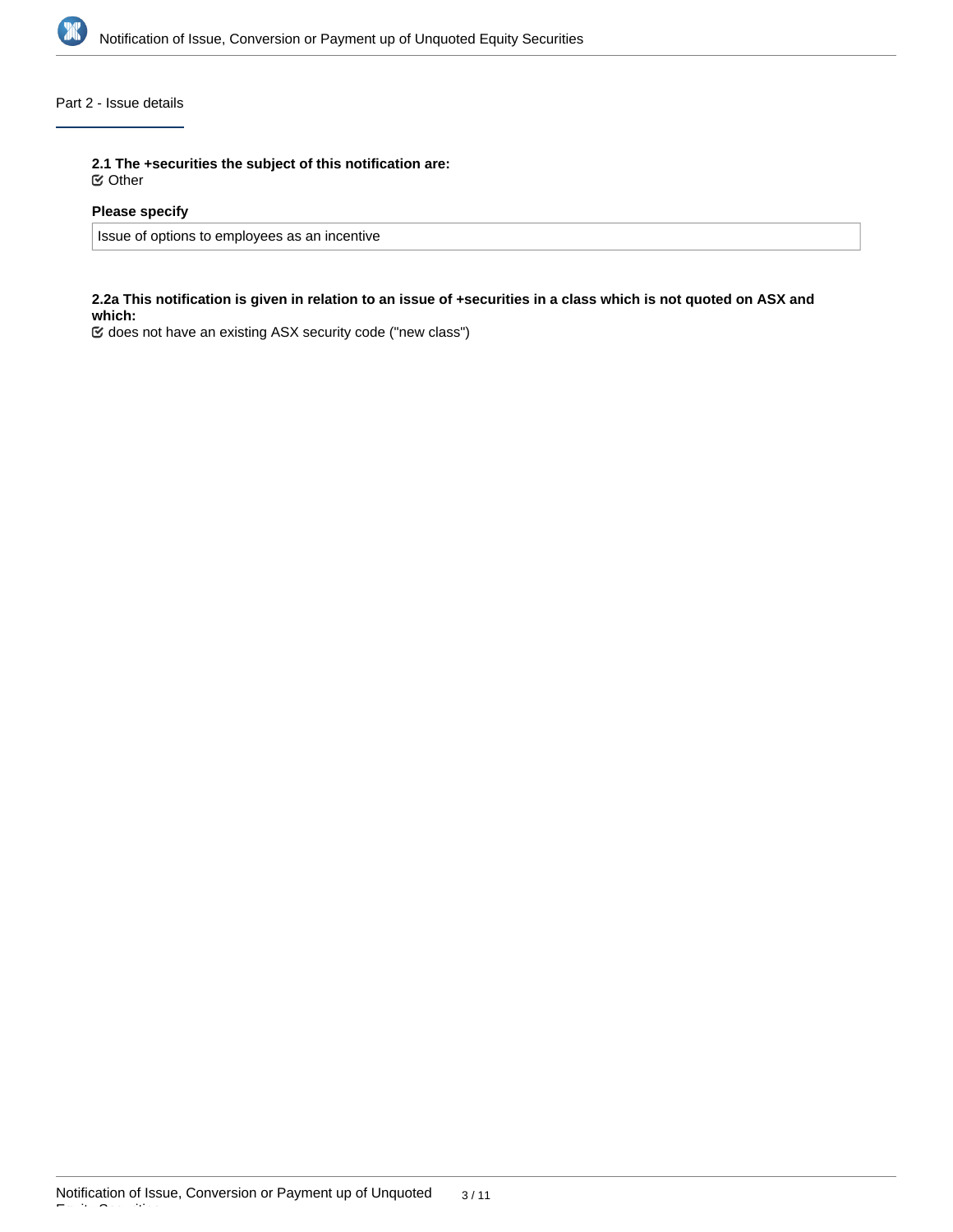

Part 3C - number and type of +securities the subject of this notification (new class) where issue has not previously been notified to ASX

#### in an Appendix 3B

### **New +securities**

| <b>ASX +security code</b>              |                                                                   | +Security description                                                                                            |
|----------------------------------------|-------------------------------------------------------------------|------------------------------------------------------------------------------------------------------------------|
| New class - code to be confirmed       |                                                                   | OPTION EXPIRING 22-FEB-2024 EX \$0.15                                                                            |
| +Security type                         |                                                                   | <b>ISIN code</b>                                                                                                 |
| Options                                |                                                                   |                                                                                                                  |
|                                        | Date the +securities the subject of this notification were issued |                                                                                                                  |
| 23/2/2022                              |                                                                   |                                                                                                                  |
| $\mathfrak C$ Yes                      |                                                                   | Will all the +securities issued in this class rank equally in all respects from their issue date?                |
|                                        |                                                                   |                                                                                                                  |
|                                        |                                                                   |                                                                                                                  |
|                                        |                                                                   | Have you received confirmation from ASX that the terms of the +securities are appropriate and equitable under    |
| listing rule 6.1?<br>$\mathfrak{C}$ No |                                                                   |                                                                                                                  |
|                                        |                                                                   |                                                                                                                  |
|                                        |                                                                   |                                                                                                                  |
|                                        |                                                                   |                                                                                                                  |
| issued.<br><b>Options Details</b>      |                                                                   | Please provide a URL link for a document lodged with ASX setting out the material terms of the +securities being |

**Details of the existing class of +security that will be issued upon exercise or conversion of this new class of company option**

22/2/2024

AUD 0.15000000

**Other** 

#### **Description**

AUD - Australian Dollar

ENX

Equity Securities

**Any other information the entity wishes to provide about the +securities the subject of this notification**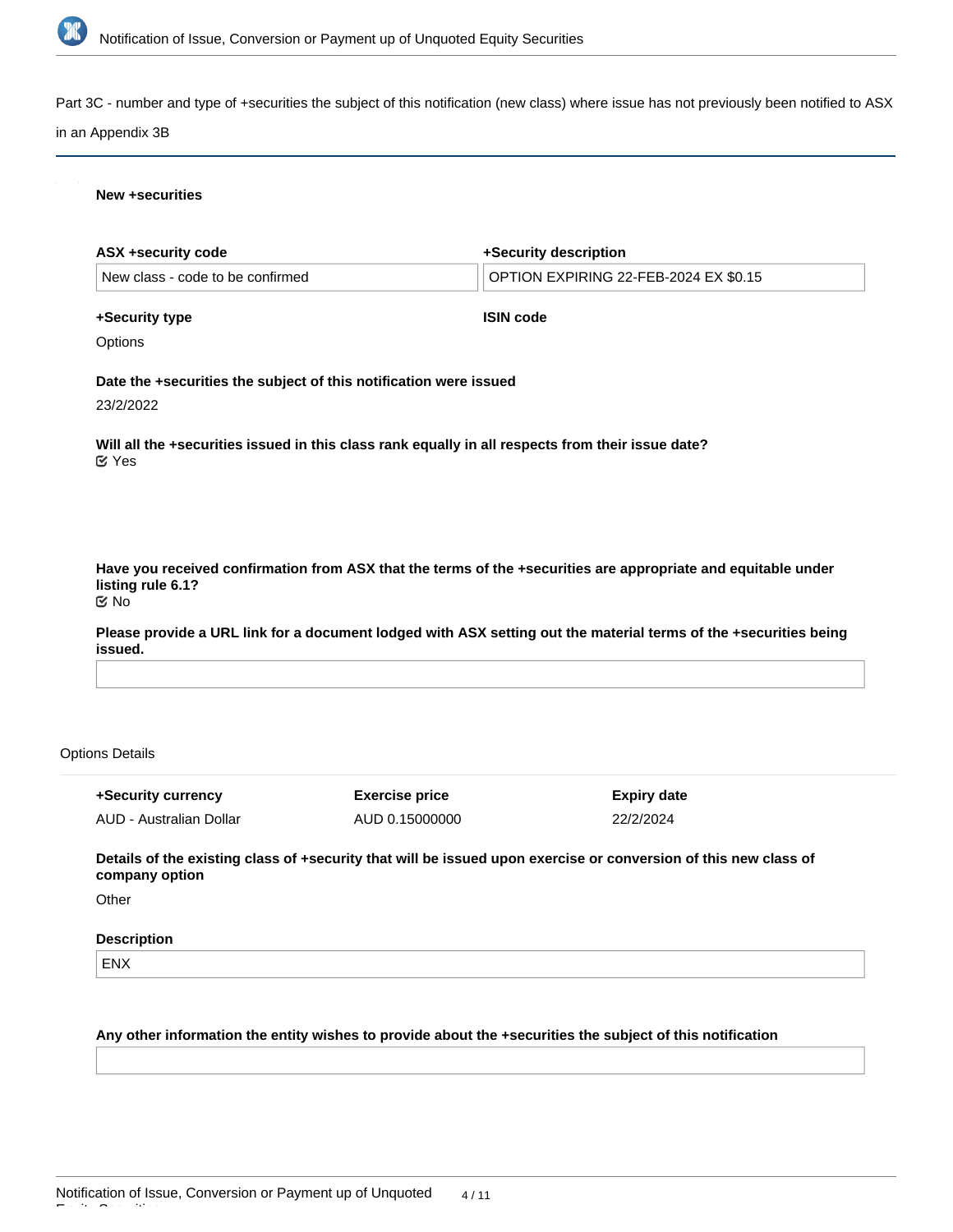

| N/A               |                                                                      |  |
|-------------------|----------------------------------------------------------------------|--|
| Issue details     |                                                                      |  |
|                   | <b>Number of +securities</b>                                         |  |
| 1,250,000         |                                                                      |  |
|                   | Were the +securities issued for a cash consideration?                |  |
| $\mathfrak{C}$ No |                                                                      |  |
|                   | Please describe the consideration being provided for the +securities |  |
| N/A               |                                                                      |  |
|                   | <b>Purpose of the issue</b>                                          |  |
| Other             |                                                                      |  |
|                   | <b>Additional Details</b>                                            |  |
|                   | To incentivise employees.                                            |  |

#### **New +securities**

| ASX +security code               | +Security description                 |
|----------------------------------|---------------------------------------|
| New class - code to be confirmed | OPTION EXPIRING 22-FEB-2025 EX \$0.20 |
|                                  |                                       |

#### **+Security type**

**ISIN code**

**Options** 

**Date the +securities the subject of this notification were issued**

23/2/2022

Equity Securities

**Will all the +securities issued in this class rank equally in all respects from their issue date?** Yes

**Have you received confirmation from ASX that the terms of the +securities are appropriate and equitable under listing rule 6.1?** No

**Please provide a URL link for a document lodged with ASX setting out the material terms of the +securities being issued.**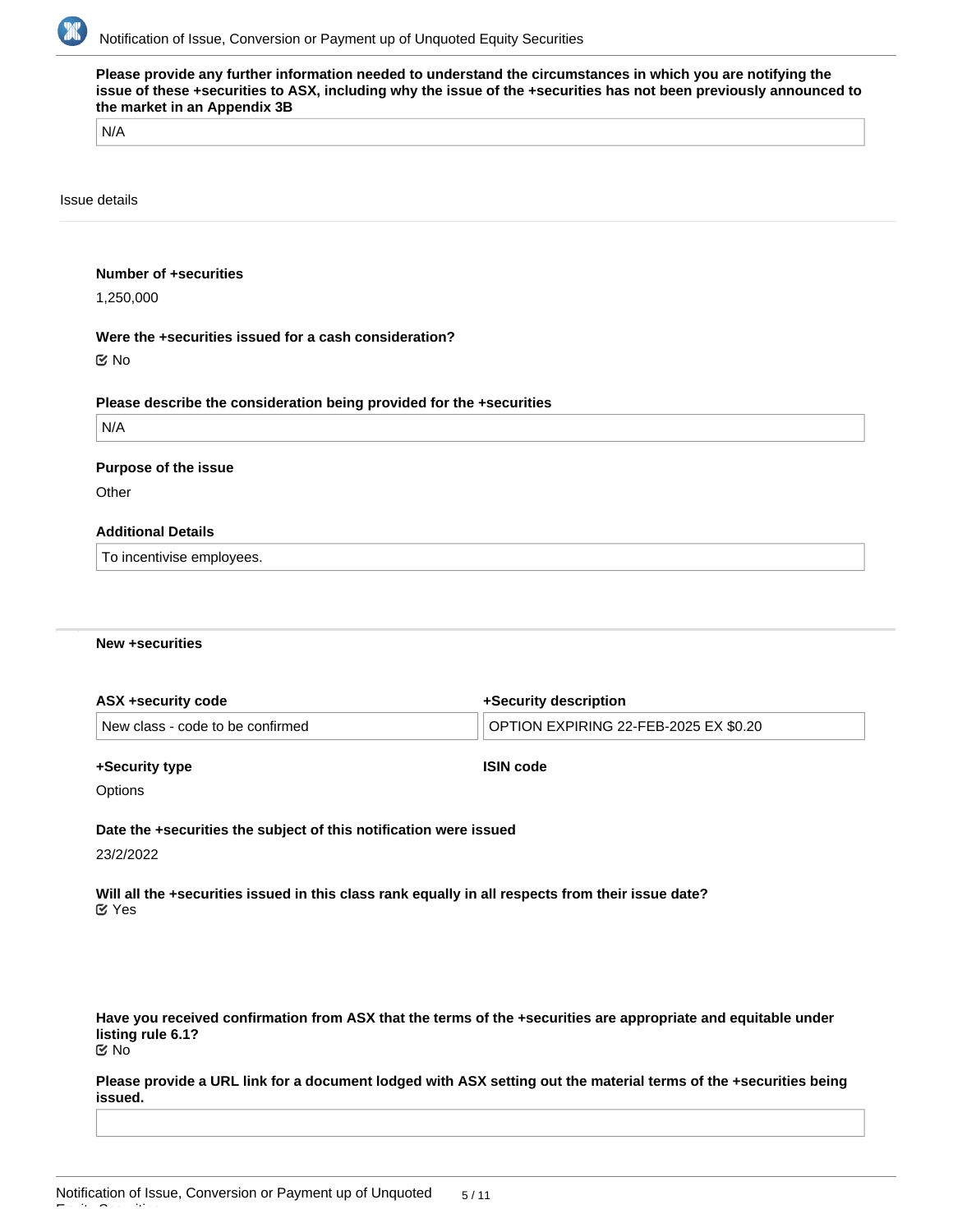

| +Security currency                                    | <b>Exercise price</b>                                                | <b>Expiry date</b>                                                                                                 |
|-------------------------------------------------------|----------------------------------------------------------------------|--------------------------------------------------------------------------------------------------------------------|
| AUD - Australian Dollar                               | AUD 0.20000000                                                       | 22/2/2025                                                                                                          |
| company option                                        |                                                                      | Details of the existing class of +security that will be issued upon exercise or conversion of this new class of    |
| Other                                                 |                                                                      |                                                                                                                    |
| <b>Description</b>                                    |                                                                      |                                                                                                                    |
| <b>ENX</b>                                            |                                                                      |                                                                                                                    |
|                                                       |                                                                      | Please provide any further information needed to understand the circumstances in which you are notifying the       |
|                                                       |                                                                      |                                                                                                                    |
| the market in an Appendix 3B<br>N/A                   |                                                                      | issue of these +securities to ASX, including why the issue of the +securities has not been previously announced to |
| Issue details                                         |                                                                      |                                                                                                                    |
| <b>Number of +securities</b><br>750,000               |                                                                      |                                                                                                                    |
| Were the +securities issued for a cash consideration? |                                                                      |                                                                                                                    |
|                                                       |                                                                      |                                                                                                                    |
|                                                       | Please describe the consideration being provided for the +securities |                                                                                                                    |
| N/A                                                   |                                                                      |                                                                                                                    |
| $\mathfrak{C}$ No<br><b>Purpose of the issue</b>      |                                                                      |                                                                                                                    |
| Other                                                 |                                                                      |                                                                                                                    |
| <b>Additional Details</b>                             |                                                                      |                                                                                                                    |
| To incentivise an employee.                           |                                                                      |                                                                                                                    |

| ASX +security code               | +Security description                 |
|----------------------------------|---------------------------------------|
| New class - code to be confirmed | OPTION EXPIRING 22-FEB-2026 EX \$0.25 |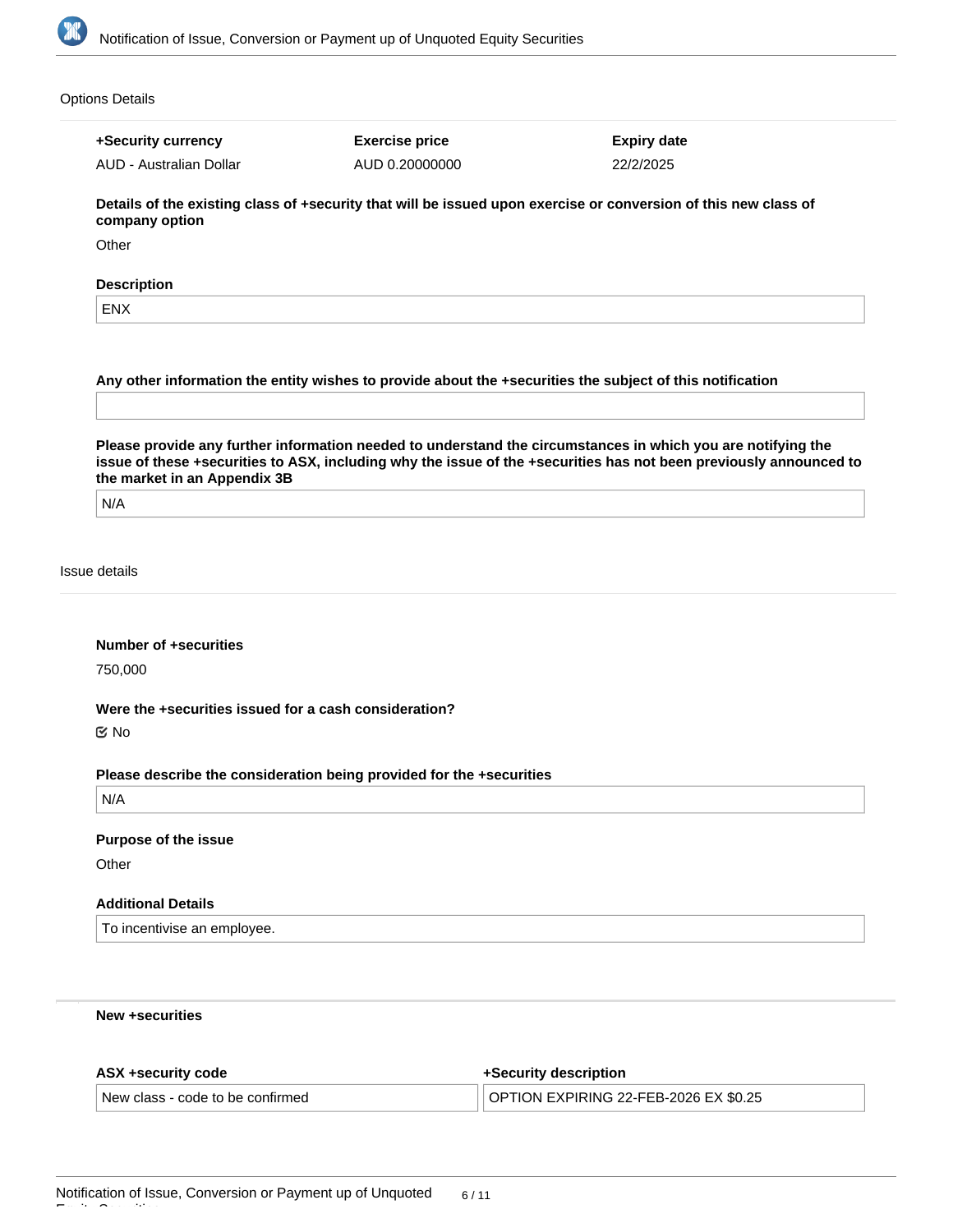

| +Security type |  |  |
|----------------|--|--|
|----------------|--|--|

**ISIN code**

**Options** 

**Date the +securities the subject of this notification were issued**

23/2/2022

**Will all the +securities issued in this class rank equally in all respects from their issue date?** Yes

**Have you received confirmation from ASX that the terms of the +securities are appropriate and equitable under listing rule 6.1?** No

**Please provide a URL link for a document lodged with ASX setting out the material terms of the +securities being issued.**

#### Options Details

| +Security currency      | <b>Exercise price</b> | <b>Expiry date</b> |
|-------------------------|-----------------------|--------------------|
| AUD - Australian Dollar | AUD 0.25000000        | 22/2/2025          |

**Details of the existing class of +security that will be issued upon exercise or conversion of this new class of company option**

**Other** 

#### **Description**

ENX

**Any other information the entity wishes to provide about the +securities the subject of this notification**

**Please provide any further information needed to understand the circumstances in which you are notifying the issue of these +securities to ASX, including why the issue of the +securities has not been previously announced to the market in an Appendix 3B**

N/A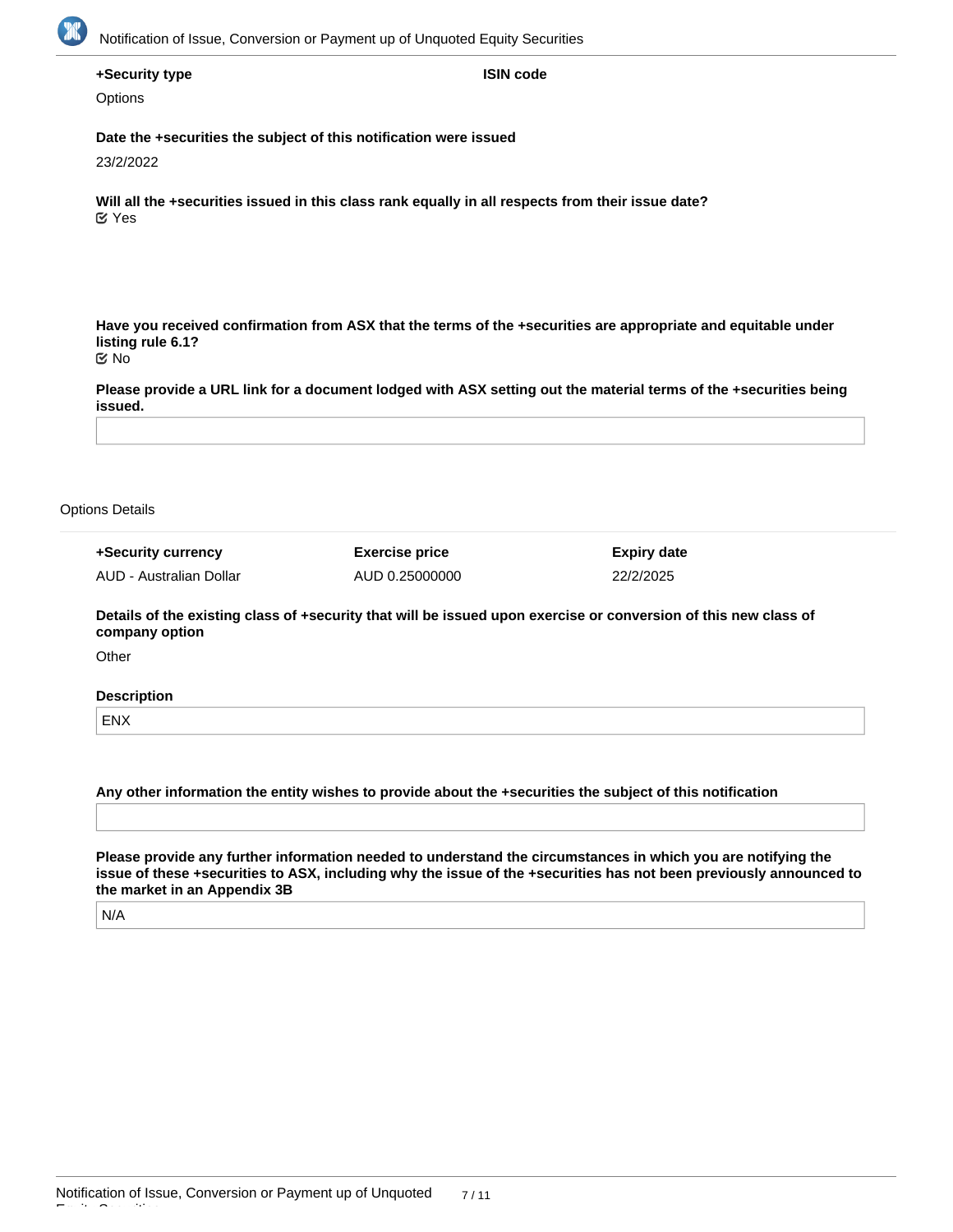

Issue details

#### **Number of +securities**

750,000

**Were the +securities issued for a cash consideration?** No

### **Please describe the consideration being provided for the +securities**

N/A

#### **Purpose of the issue**

**Other** 

**Additional Details**

### **Number of +securities**

0

**Were the +securities issued for a cash consideration?**

No

#### **Please describe the consideration being provided for the +securities**

No

#### **Purpose of the issue**

**Other** 

### **Additional Details**

#### **Number of +securities**

 $\overline{0}$ 

**Were the +securities issued for a cash consideration?**

No

#### **Please describe the consideration being provided for the +securities**

No

#### **Purpose of the issue**

**Other**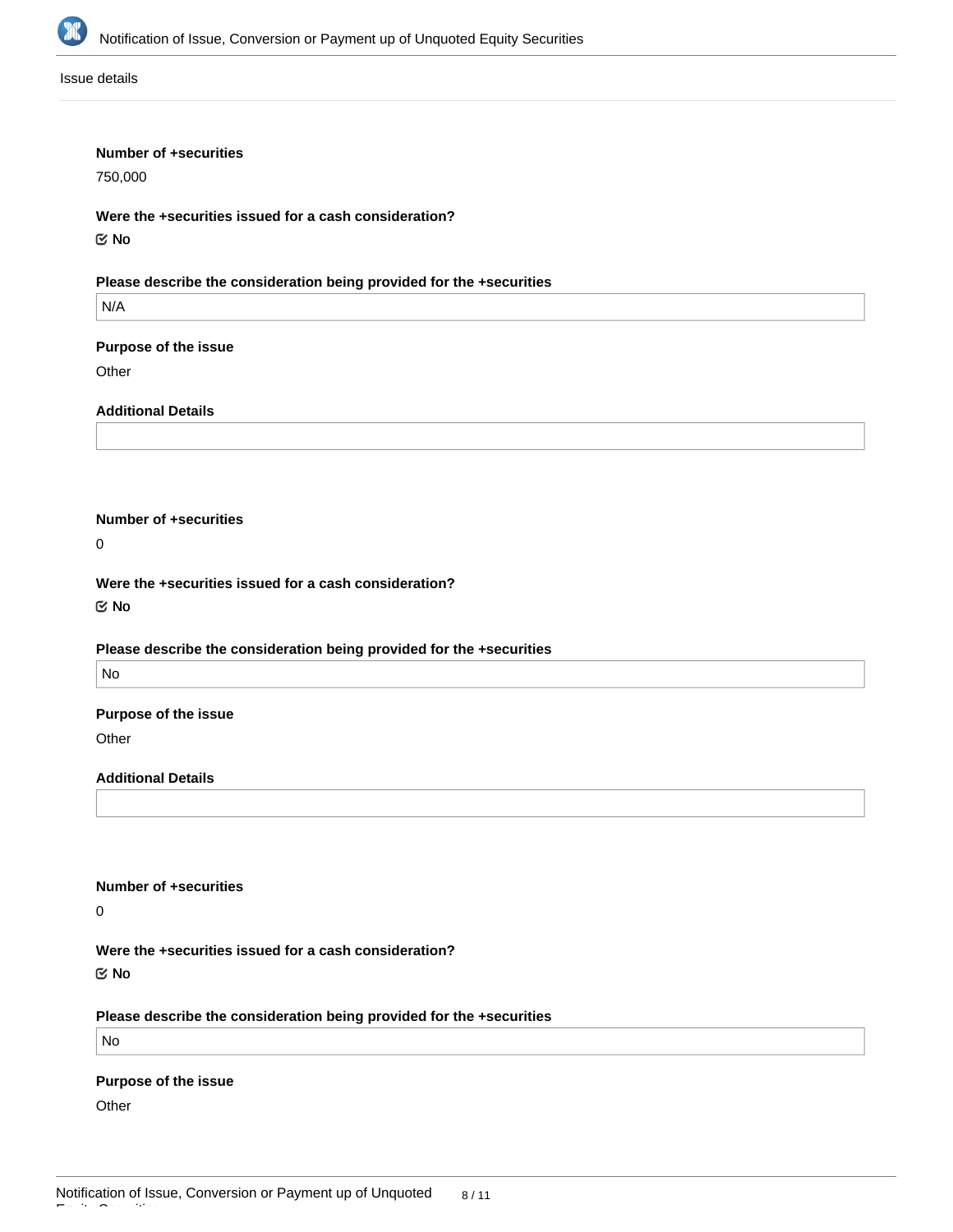

### **Additional Details**

To incentivise an employee.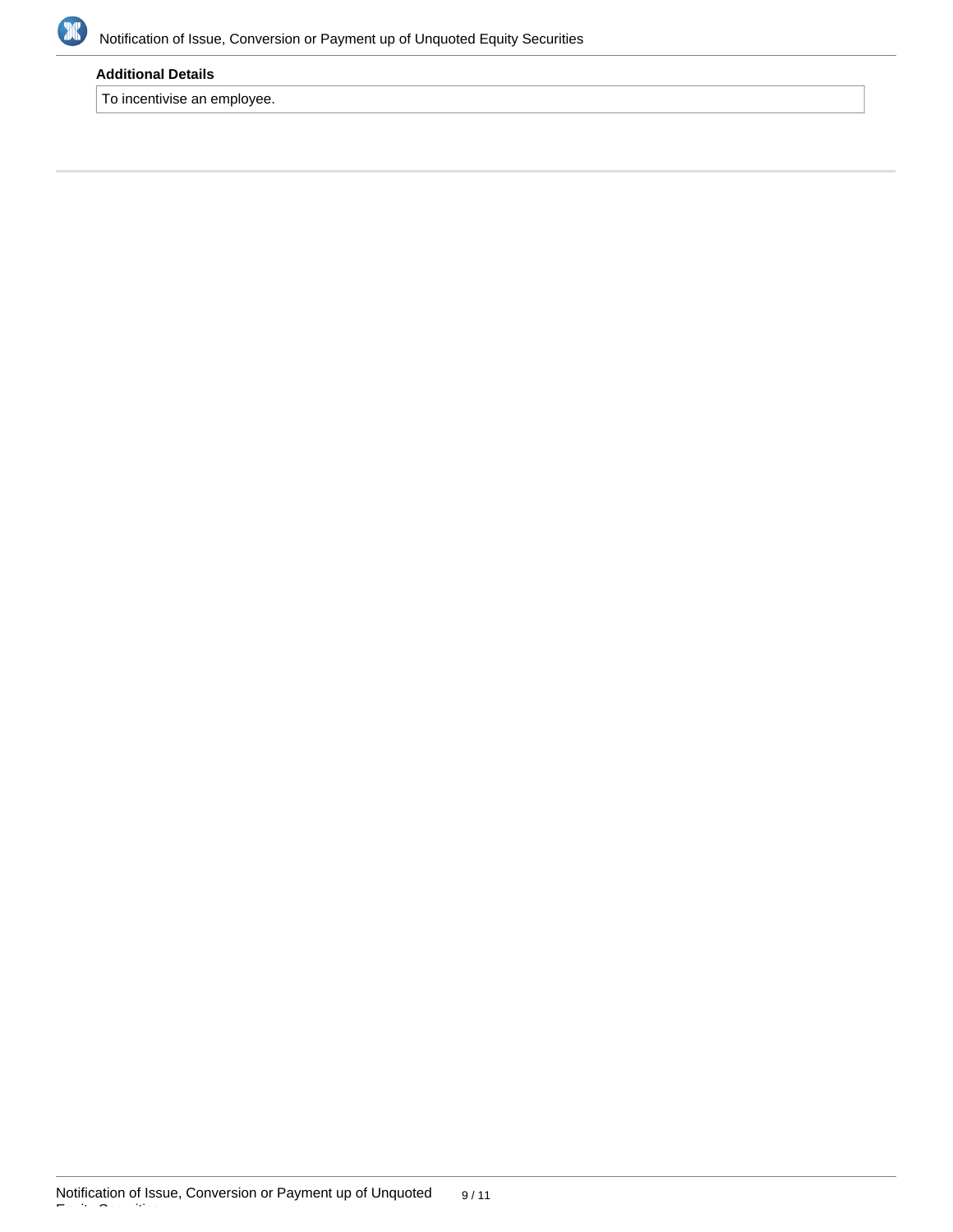

Part 4 - +Securities on issue

**Following the issue, conversion or payment up of the +securities the subject of this application, the +securities of the entity will comprise:**

**(A discrepancy in these figures compared to your own may be due to a matter of timing if there is more than one application for quotation/issuance currently with ASX for processing.)**

**4.1 Quoted +Securities (Total number of each +class of +securities quoted)**

| ASX +security code and description  | <b>Total number of</b><br>+securities on issue |
|-------------------------------------|------------------------------------------------|
| ENXOA : OPTION EXPIRING 31-AUG-2022 | 6,311,723                                      |
| ENX : ORDINARY FULLY PAID           | 166,424,043                                    |

**4.2 Unquoted +Securities (Total number of each +class of +securities issued but not quoted on ASX)**

| ASX +security code and description                                       | <b>Total number of</b><br>+securities on issue |
|--------------------------------------------------------------------------|------------------------------------------------|
| ENXAC : OPTION EXPIRING 05-NOV-2023 EX \$0.092                           | 6,000,000                                      |
| ENXAF : OPTION EXPIRING 24-JAN-2024 EX \$0.15                            | 750,000                                        |
| ENXAG : OPTION EXPIRING 24-JAN-2025 EX \$0.20                            | 750,000                                        |
| ENXAH: OPTION EXPIRING 30-JUN-2024 EX \$0.14                             | 16,412,500                                     |
| ENXAD : OPTION EXPIRING 29-MAR-2024 EX \$0.13                            | 2,750,000                                      |
| ENXAE : OPTION EXPIRING 25-NOV-2024 EX \$0.14                            | 1,250,000                                      |
| New class - code to be confirmed : OPTION EXPIRING 22-FEB-2024 EX \$0.15 | 1,250,000                                      |
| New class - code to be confirmed : OPTION EXPIRING 22-FEB-2025 EX \$0.20 | 750,000                                        |
| New class - code to be confirmed: OPTION EXPIRING 22-FEB-2026 EX \$0.25  | 750,000                                        |